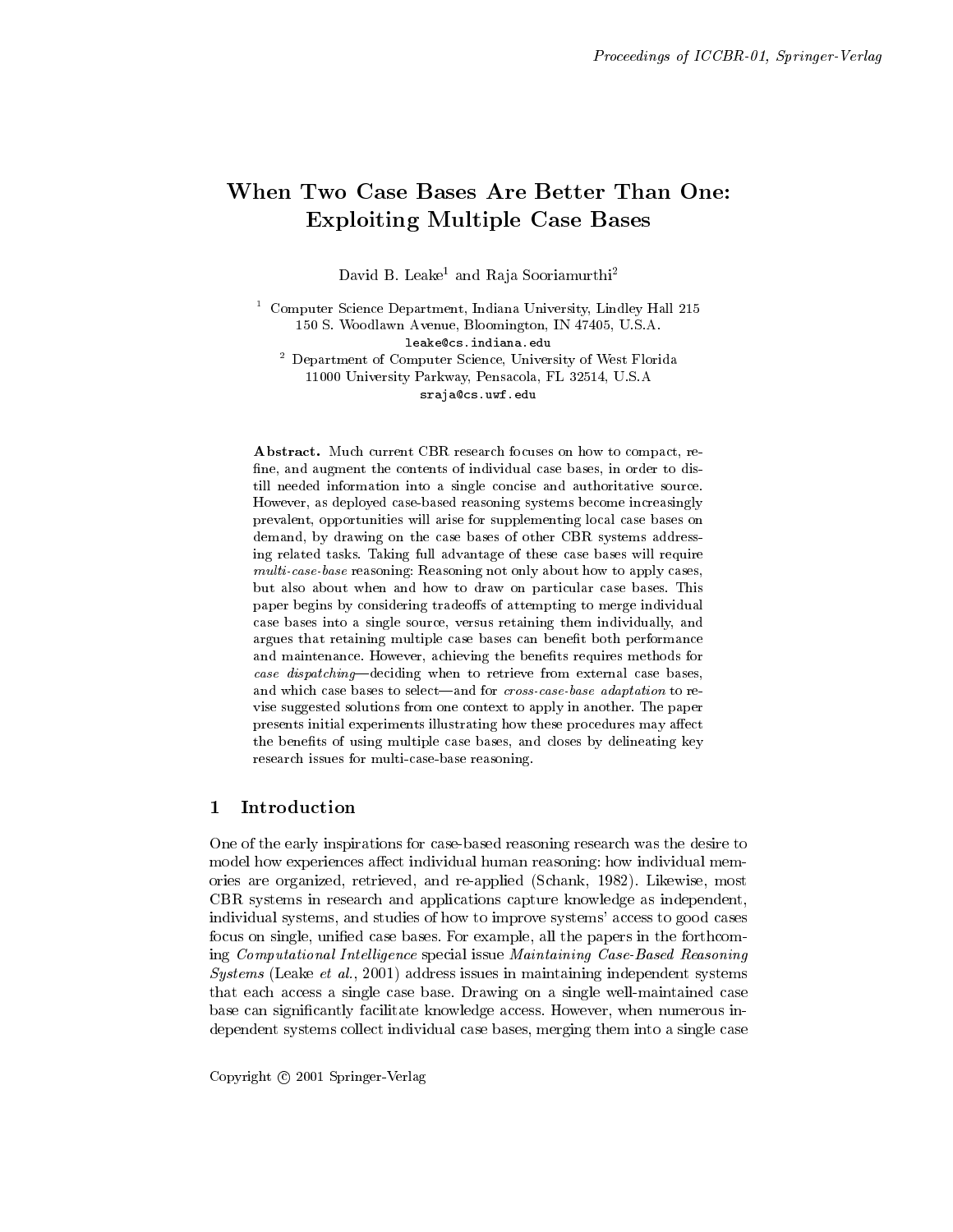source may not be practical, and case base sharing raises its own issues: Case bases may reflect differences in their tasks, task environments, and even case representations, complicating the knowledge sharing process. This paper argues for the importance of developing methods to exploit the information available in multiple case libraries that may have been collected under differing circumstances. It surveys the issues and opportunities involved, and demonstrates that under some circumstances, two case bases can be better than one: Retaining multiple case bases can improve performance and provide useful information to aid case base maintenance.

Case-based reasoning is a natural method to support knowledge capture and reuse. Riesbeck (1996), for example, argues for the promise of CBR for intelligent components, integrated in other systems, and numerous stand-alone CBR applications exist for tasks such as diagnosis and help-desk support (e.g., (Auriol et al., 2000)). The accumulation of individual case bases in these systems provides an opportunity for future CBR systems to draw not only on their own stored cases, but also on external case bases for related tasks. Just as thousands of topic-specic information sources are now available on the Web, multiple case bases may eventually provide a large-scale distributed, sharable information resource.

Previous research (e.g., (Hayes et al., 1998; Martin et al., 1999)) has addressed fundamental issues for distributed case bases, when those case bases are standardized. Multi-case-base reasoning strategically accesses and applies case bases that may have been accumulated in other contexts, for somewhat different tasks, but that still can be useful to augment the CBR system's own competence. Multi-case-base reasoning requires supplementing the "eager" case base generation and refinement methods from case base maintenance research with a "lazy" approach to case base building: augmenting the local case base as needed by retrieving new cases from other case bases, and adjusting their solutions in light of overall differences between case bases.

Making effective use of cases from multiple idiosyncratic case bases depends on reasoning not only about the cases, but also about case properties that can be inferred from knowledge of their sources. It depends on developing methods for case dispatching—deciding when to retrieve from external case bases, and which case bases to select. It also depends on developing methods to address a new type of adaptation problem, cross-case-base adaptation, to adapt suggested solutions from one case base to apply to the needs of another. This paper examines the issues, opportunities, and tradeoffs of drawing on multiple case bases developed under differing circumstances. It first describes the motivations for this approach and the possible benefits of augmenting the information provided by individual cases with contextual information about the case bases from which they were drawn. It next presents experimental results demonstrating that when a local case base is sufficiently sparse, accessing a more competent external case base can improve performance, even if that case base reflects a different task and only simple cross-case-base adaptation is available. It closes with a proposal for key areas for future research in managing multiple case bases.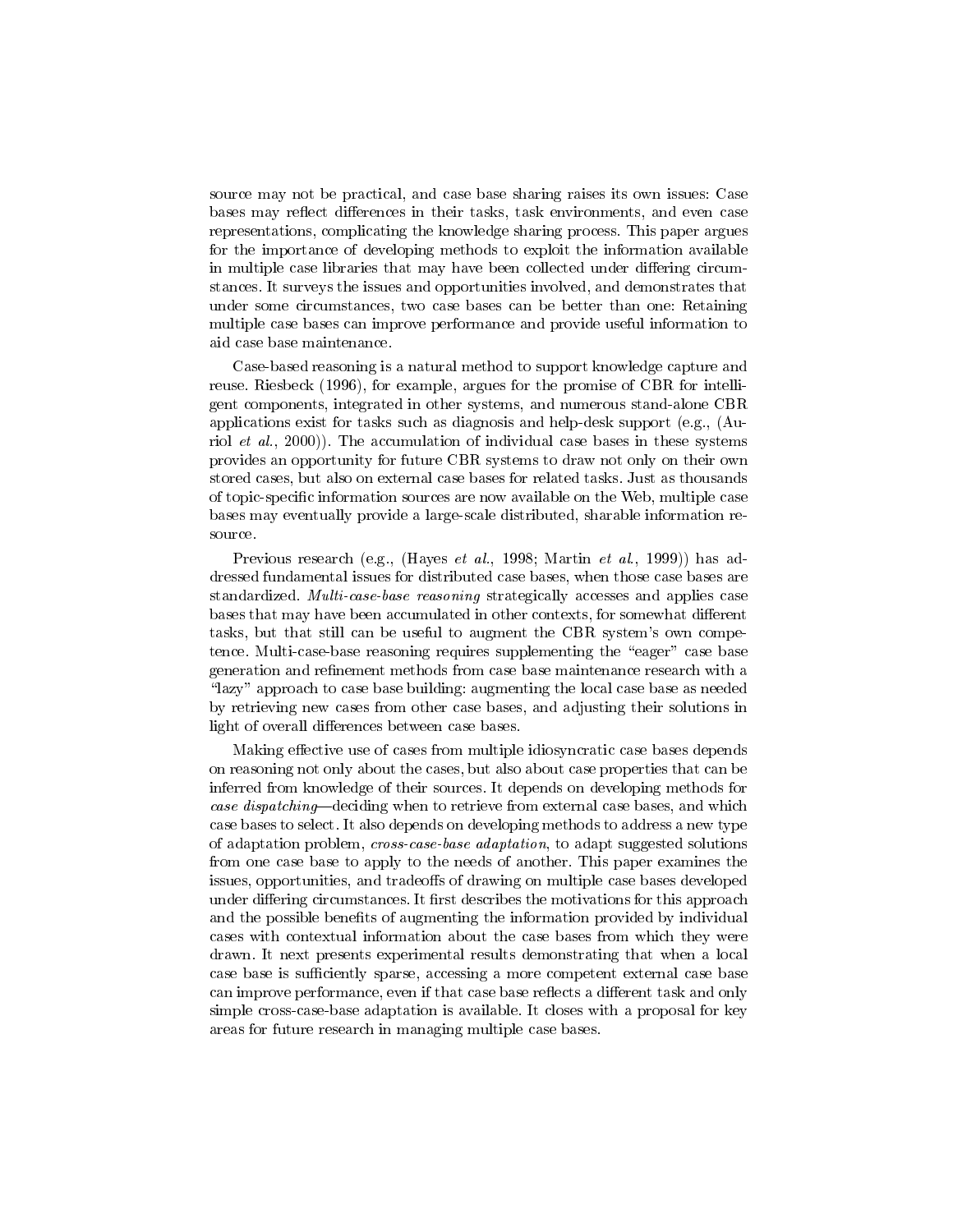### **Problems for Case Base Combination**  $\mathbf 2$

Most case-based reasoning systems are envisioned as reasoning based on a single case base; the goal of case-base maintenance is to assure the competence (e.g., (Smyth and McKenna, 1999a; Zhu and Yang, 1999)) and performance (e.g., (Leake and Wilson, 2000; Portinale et al., 1999)) of this case base. This suggests that the natural approach to multiple case bases is to merge them into a single authoritative resource. Unfortunately, however, when multiple agents generate case bases, the practicality and benets of merging may be decreased by problems of availability, efficiency, standardization, and maintenance.

Availability problems may arise if case bases are proprietary, requiring permission to access an entire case base to combine it. For example, in e-commerce, suppliers such as Amazon.com are willing to provide individual cases, such as records of books, to users, but not their entire case base.

**Efficiency problems** may arise if storing all cases locally results in the swamping utility problem for case retrieval, or if excessive case size causes space efficiency problems. If individual systems keep their own local case bases, tailored to their frequent needs, and access other case sources for individual supplementary cases as needed, these problems are avoided.

**Standardization problems** may arise if case features that are unspecified in the individual case bases become crucial when cases are shared. Even for closely related tasks, similar cases in different case bases may have different relevance to particular problems, because each one may implicitly reflect its different task circumstances. The AI-CBR travel case base, one of the standard benchmarks used by the CBR community, provides an example. That case base contains records of travel packages, with the information needed to match customer preferences (means of travel, destination, purpose, hotel, price of the package, etc.). It is possible to imagine world-wide travel agencies collecting sets of these types of cases individually, and combining them into a single centralized case base of recommendations. However, the cases omit a key contextual feature, without which the cases in the combined case base would be useless: the origin of the trip. Thus a client asking for the price of a trip to Paris would receive the same estimate, regardless of whether flying to Paris from London, or from Japan.

Even if two travel agencies are located within a single town, so that their locations may be similar enough not to affect the applicability of their cases, implicit aspects of their case collection process may be important to the appropriateness of their solutions. For example, if one agency has a wealthy clientele, its travel cases may tend to suggest luxurious options, so that combining its case base with the cases from an economy agency could increase the chance of a mis-match between client needs and retrieved cases. Such differences in task environments arise in many domains. For example, the advice provided by a system to diagnose engine problems and guide repairs must depend not only on the problem, but on factors such as the availability of tools, resources, and expertise to conduct the repairs. If case bases are combined, useful retrievals will depend on representing these factors, but it may be difficult to identify all the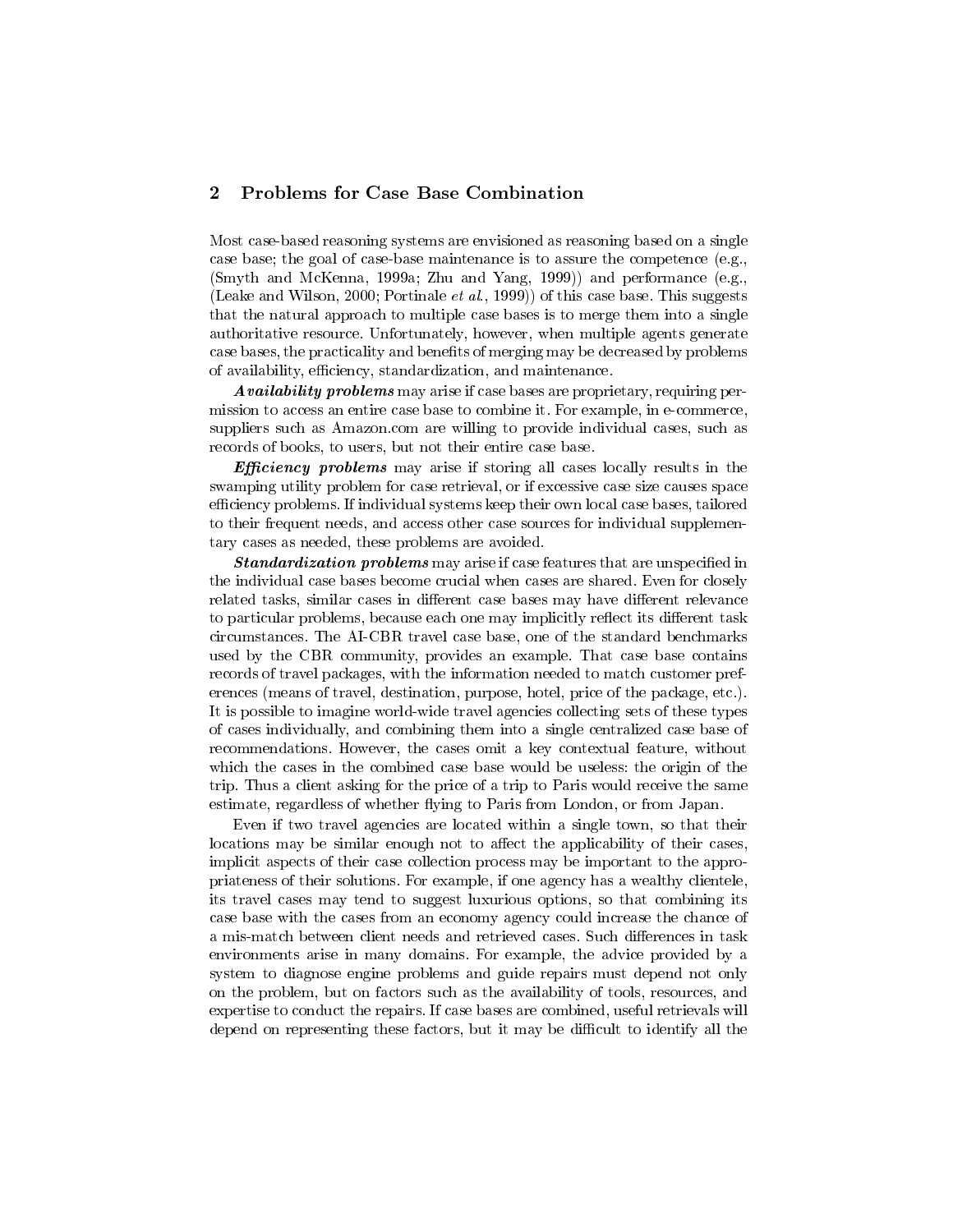factors relevant to case applicability in order to add explicit annotations to the case base.

**Maintenance problems** may also arise from combining and standardizing individual case bases. First, the combined case base may lose access to updates of the case bases from which it is drawn. In e-commerce, for example, if a collection of product case bases from different suppliers is combined into a standardized, centralized case base, it may rapidly become obsolete as the combined case base misses subsequent additions and revisions (e.g., price changes). Second, even if the original case bases remain static, a standardized version of the combined case base may become obsolete as the relationships between individual case bases change. In international e-commerce, one case base might quote prices in euros, and another in dollars. If these are combined into a case base with standardized prices in a single currency, cases become more comprehensible to the public for which they were standardized, but currency fluctuations would introduce errors after the fact.

All of the previous problems suggest difficulties that may be avoided by retaining multiple distinct case bases. In the following section, we consider the benefits that multiple case bases can provide beyond their cases alone.

### Benefits of Multiple Idiosyncratic Case Bases 3

In case-based problem-solvers, the case base provides one type of information: its cases. The most basic way to exploit additional case bases is to retrieve and apply their cases, supplementing the competence of the local case base and providing a source of cases to be stored locally. If all case bases were developed in a standardized form, for standardized problems, this would be their only benefit. However, when different case bases reflect systematic differences, such as different tasks, domains, problem environments, case collection and validation procedures, or maintenance procedures, knowledge of a case's sources can enable a reasoner to make useful additional inferences that cannot be generated from the case in isolation. Because of the potential value of these inferences, the value of access to multiple idiosyncratic case bases may exceed the value of the union of the cases that they contain.

The knowledge that may be available from an external case base falls into three general categories. The first is simply *individual cases*, which supplement local competence and may be added to the local case base. The second is case base descriptions and histories, which provide information on the generation, previous use, and maintenance of the case base: how cases were collected, the types of problems and environment they were collected for, performance statistics, and how the case base was maintained. The third is data for comparative analysis, providing a source for identifying systematic differences in the contents of local and external case bases. The following sections discuss in more detail how each of these may be used.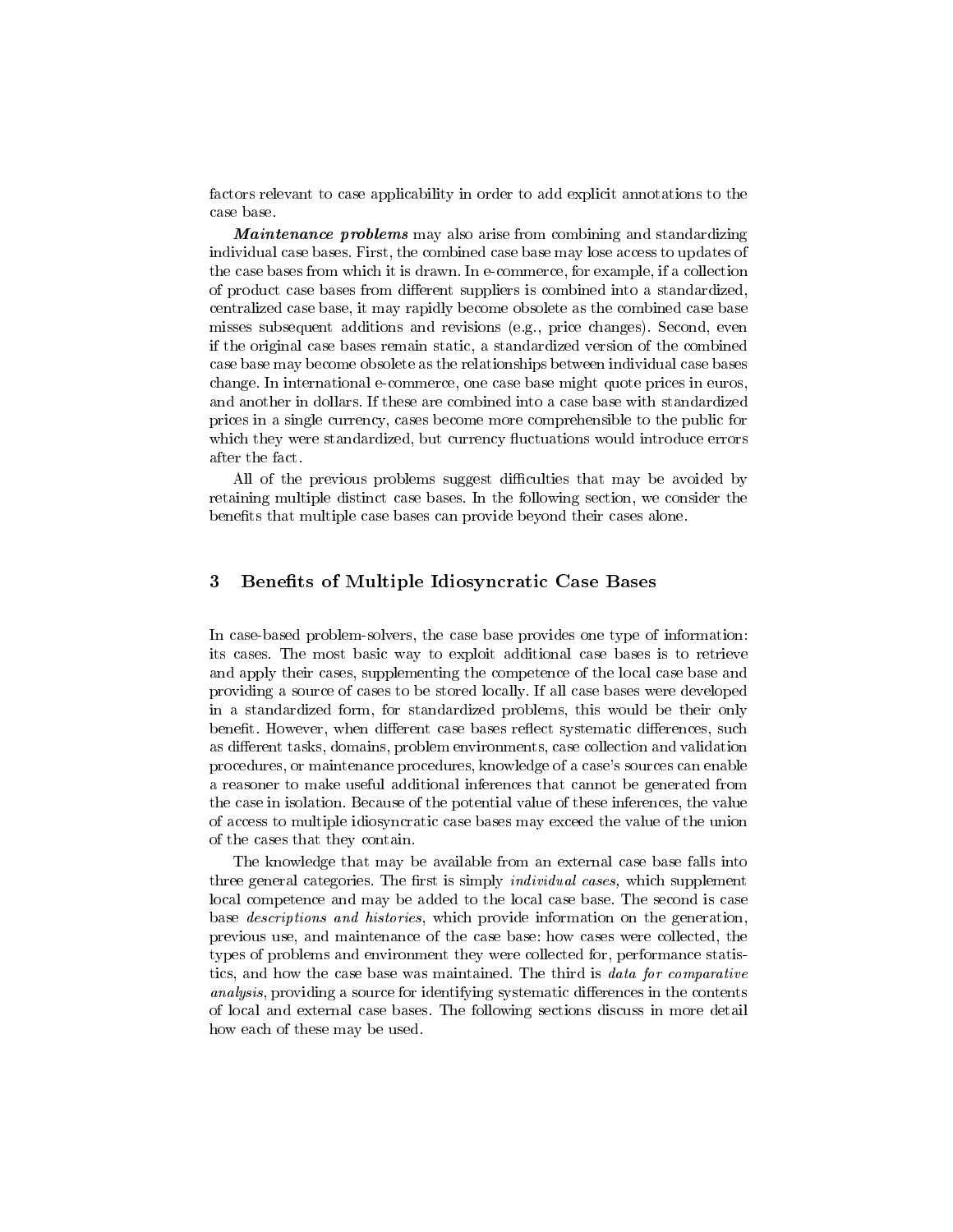### **Individual Cases**  $3.1$

The most obvious potential benefit of accessing external case bases is to provide additional cases to augment those of the local case base, to solve problems outside its competence and possibly store those cases for future use. Another potential advantage, however, is to bring to bear additional cases even when solutions can be generated locally, in order to improve performance. In the machine learning community, research on ensemble learning has shown that combining ensembles of classiers by weighted votes can often result in substantially better performance than the individual classiers (Dietterich, 2000). The ramications of ensemble methods for CBR are comparatively unexplored, but are potentially promising (for example, see (Cunningham and Zenobi, 2001) for a recent study of insights that they may provide for case representation). A necessary condition for the success of ensemble methods is that the individual classiers be diverse, making their errors on different examples. Here not only the access to external cases, but also their diversity arising from case base differences, may be advantageous.

### $3.2$ 3.2 Case Base Descriptions and Histories

Pre-compiled descriptive information about a case base can provide a valuable guide to when its cases may apply. For example, knowledge about the source of a case base (e.g., the organization that generated it) can be used to assess its trustworthiness. If more detailed information is available, such as detailed task descriptions or information about how cases are collected, that information can also be used to determine the likely applicability of cases. Likewise, information on maintenance policies and the maintenance schedule can help in assessing the timeliness of the case base and can provide additional information about its likely reliability. All this information provides value to a system developer or maintainer beyond the value of the cases out of context. Ideally, this information could be made available to an automated case base selection process, to support large-scale case base sharing. To do so, however, will require methods for standardized branding and descriptions of case base contents and characteristics.

### Data for Comparative Analysis  $3.3$

When two distinct case bases are available, analysis of their differences can provide additional useful information for guiding case base maintenance and standardization. When the two case bases are each internally consistent, and each is reasonably homogeneous (e.g., reflecting, the solution preferences of a single user), their systematic differences may reflect important general case base characteristics. Multiple case bases may have three main types of differences:

1. Differences in their indices and case representations (here we focus on differing domain content, rather than differing forms).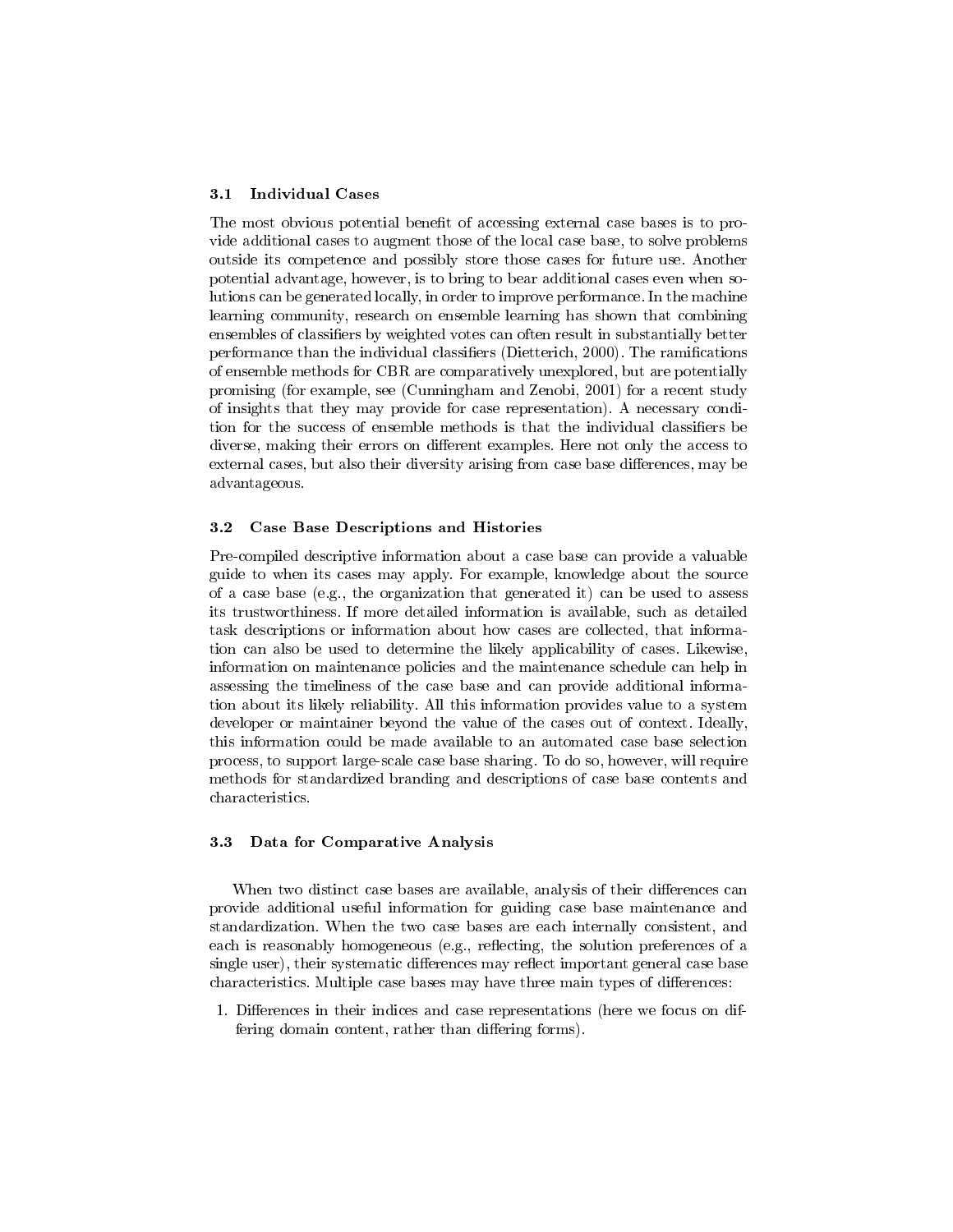- 2. Differences in their competence or problem distributions.
- 3. Differences in the solutions they suggest for problems in the intersection of their coverage, given consistent indexing schemes and fixed adaptation knowledge.

Detecting these types of differences can provide important information during the maintenance process. Although the differences are not guaranteed to be signicant, they are a useful focusing device for determining whether case base maintenance is needed and how it should be applied, as well as for guiding cross-case-base knowledge application. For example, case base comparison may be useful for:

- 1. Assessing case base reliability: When a new case base overlaps with one whose trustworthiness is already known, comparison of the solutions for the overlapping cases can provide a reliability estimate for the new case base, which can then be extrapolated to non-overlapping case regions.
- 2. Guiding standardization: When two case bases use different representations and feature sets, but produce similar solutions, differences in their representations may reflect alternative representations of equivalent features. This suggests the potential for re-representation in standard form, or for the development of translation criteria for rerepresenting cases for transfer from one case base to another.
- 3. Suggesting case base applicability conditions: Differences in competence or problem distributions can provide information about the types of problems that tend to occur in different task environments, in turn suggesting problem distributions for which a particular case base is likely to be a useful resource. For example, if a particular travel agent has an extensive case base applicable to one region, that information may be useful for characterizing the case base, in order to facilitate its selection for problems relevant to that area.
- 4. Guiding feature discovery: When two case bases are both believed reliable, but provide divergent solutions on similar problems, their divergence suggests a possible gap in case representation: that relevant features of the task or environment in which the case bases were applied were left unstated. When both case bases use different feature sets, those differences provide a first suggestion of additional features to examine. For example, if two case bases have differing problem representations, and one case base provides greater accuracy, a useful heuristic is to consider whether the problem descriptions used in that case base are more appropriate.
- 5. Guiding case discovery: The existence of problems in one case base but not in another provides information about real problems that are not covered, suggesting possible competence gaps to fill.
- 6. Guiding cross-case-base adaptation: Once systematic differences have been identied between case bases, they may enable automatic conversion of cases from one case base to apply in another context. For example, if one product case base states prices in euros, and another in dollars, comparing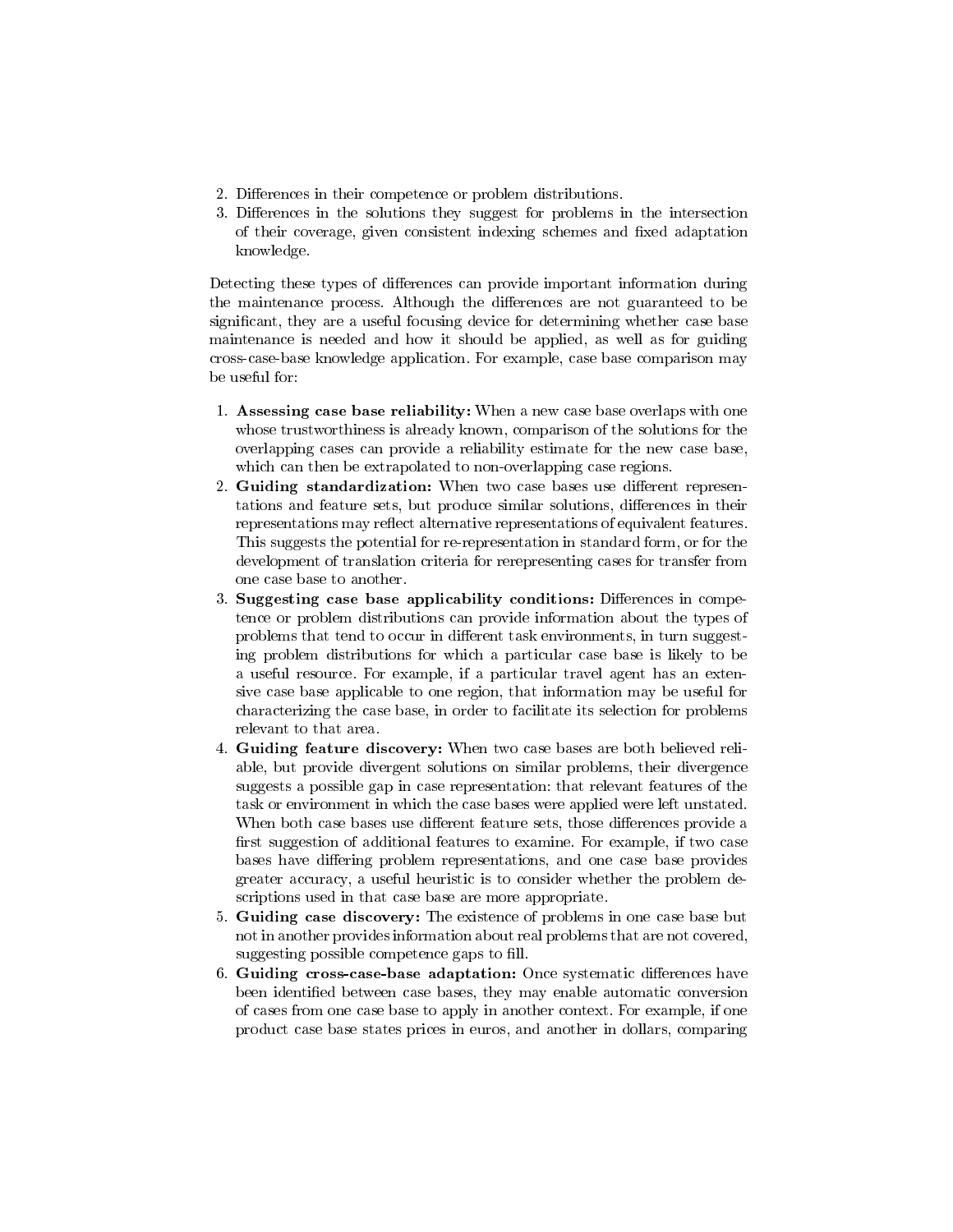average prices (or prices for similar items) may provide an approximate eurodollar conversion factor, enabling the system to use cases from one case base to predict the prices for missing items in the other. We demonstrate a simple application of this type of derived adaptation knowledge in the next section.

Fully exploiting solution relationships requires explaining whether observed patterns are actually significant—whether they can be explained in terms of the task or environment. In general, this may be difficult. For example, some case-based travel planners might accept plans with little margin for error if they conserve resources (e.g., accept travel plans with tight connections); others might favor more forgiving routings. When differences arise and cannot be explained internally, case pairs reflecting differences can be presented to a user or maintainer to explain (cf. (Shimazu and Takashima, 1996), which applies a similar approach to identify problems within a single case base).

However, it may sometimes be possible to reason from correlations, even without explanations. In the following experiments, we show how a simple calculation of the difference in ranges of numerical predictions can be used to improve performance by cross-case-base adaptation in the travel domain.

## 4 Experiments

To illustrate the issues involved in reasoning from multiple case bases, we performed initial experiments on the benets of drawing on related but distinct case bases. Our goal was to explore how CBR system performance is affected by the interaction of (1) the competence of the local case base, (2) the case dispatching criteria used, (3) the availability of cross-case-base adaptation, and (4) the use of solution combination to exploit the availability of diverse case sources.

The system's reasoning task was predicting the prices of travel packages. The data used were drawn from the AI-CBR travel case base at www.ai-cbr.org, which contains 1470 instances. Because the indicated prices vary widely for similar trips, after defining feature weightings for distance-weighted k-NN retrieval we selected a 681-case subset with reasonable problem-solution regularity. We defined a very simple case adaptation function: The prices of prior packages were adjusted proportionate to differences in their duration and number of travelers. More refined feature weights and adaptation criteria would have improved predictions, but because our goal was comparative, to study relative effects of drawing on an external case base, we did not tune the basic system.

To generate two case bases for related but distinct task contexts, we divided the travel cases according to hotel star ratings, simulating the division in travel packages that might arise for cases collected by two travel agencies, one catering to luxury and the other to economy travelers. The luxury  $(3-5 \text{ stars})$  case base,  $CB_1$ , contained 352 cases. The economy (1-2 stars) case base,  $CB_2$ , contained 329 cases. In the following runs the star weighting was suppressed by giving that feature a zero weighting.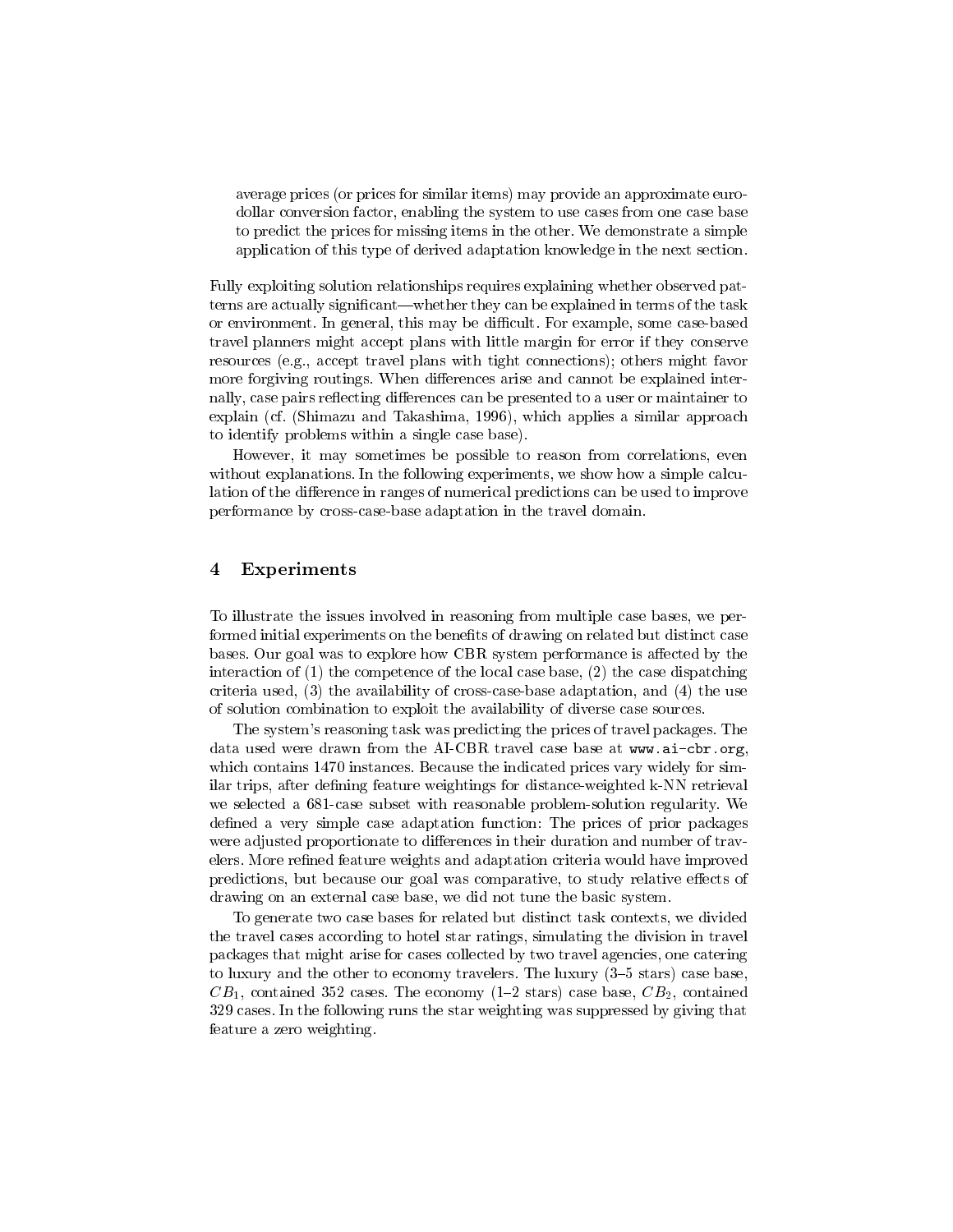### 4.1 Performance of Individual and Combined Case Bases 4.1

We first compared the predictive accuracy of  $CB_1$ ,  $CB_2$ , and  $CB_1 \cup CB_2$ , each tested on itself by leave-one-out cross validation for distance-weighted 3-NN retrieval. This compares the performance of processing cases in the most appropriate individual case base, versus in a combined version. Performance was measured in two ways,  $(1)$  the prediction accuracy—defined as the percent of problems whose prices were predicted within  $20\%$  of the correct price—and (2) the average percent error of predicted prices. We expected that performance for each individual case base would be superior to the performance of  $CB_1 \cup CB_2$ , but that differences would be comparatively small, due to the availability of other features in the case representation (e.g., the hotel name) that should correlate with the luxury of the trip. In fact, the result was more marked than expected. When all cases were processed by  $CB_1 \cup CB_2$ , 61% of the cases were predicted with accuracy within 20% of the correct values, and the average percent error for predictions was 28%. When problems were dispatched to their corresponding case base, accuracy was 83% with an average percent error of 13% for the luxury case base, and 72% with 17% percent error for the economy case base. This illustrates how case base combination may impair performance by blurring distinctions in the task environment (for this example, the types of trips considered). Its main interest, however, is as a backdrop for the next experiment. That experiment will show that despite this performance drop from combining  $CB_1$ and  $CB_2$ , strategically drawing on  $CB_2$  to augment the knowledge in  $CB_1$  can actually *improve* performance compared to using  $CB<sub>1</sub>$  alone.

### 4.2 Augmenting a Local Case Base with External Retrievals

When multiple idiosyncratic case bases are available, a central question is whether those case bases can be used effectively. Because drawing on external case bases may be especially important when the local case base has limited competence (e.g., in the early phases of a CBR system or when case storage space is limited), we explored the effects of case dispatching starting from a set of local case bases of different sizes. Starting from  $CB_1$ , we generated a series of case bases  $CD_1$ , of varying sizes, each consisting of a randomly-selected subset of  $CD_1$ .  $CD_1^+$  simulates an incomplete  $\vert$  local  $\vert$  case base of a growing system.

In our tests,  $CB_2$  (the economy travel case base) functions as an external case base that can be drawn on as a supplement to  $\mathcal{O}D_1^+$  (a sparse version of the luxury travel case base). Problems from  $CB<sub>1</sub>$  (the full luxury travel case base) are used to test the predictive accuracy of  $CD_1^-$  by leave-one-out cross validation. Test problems from  $C\,D_1$  are first directed to  $C\,D_1^{}$  , which can either handle the query locally or dispatch it to  $CB_2$ . The decision whether to dispatch a problem to  $CD_2$  is made by calculating its average distance from the k closest cases in  $CD_1^+.$ If this distance exceeds a fixed threshold, the problem is dispatched to  $CB_2$ . If  $CB_2$  contains a closer case, the case from  $CB_2$  is used, possibly with crosscase-base adaptation; otherwise, the system reverts to the solution from  $\mathcal{CD}_{1}^{\perp}$ . Our tests used a very simple cross-case-base adaptation method: The range of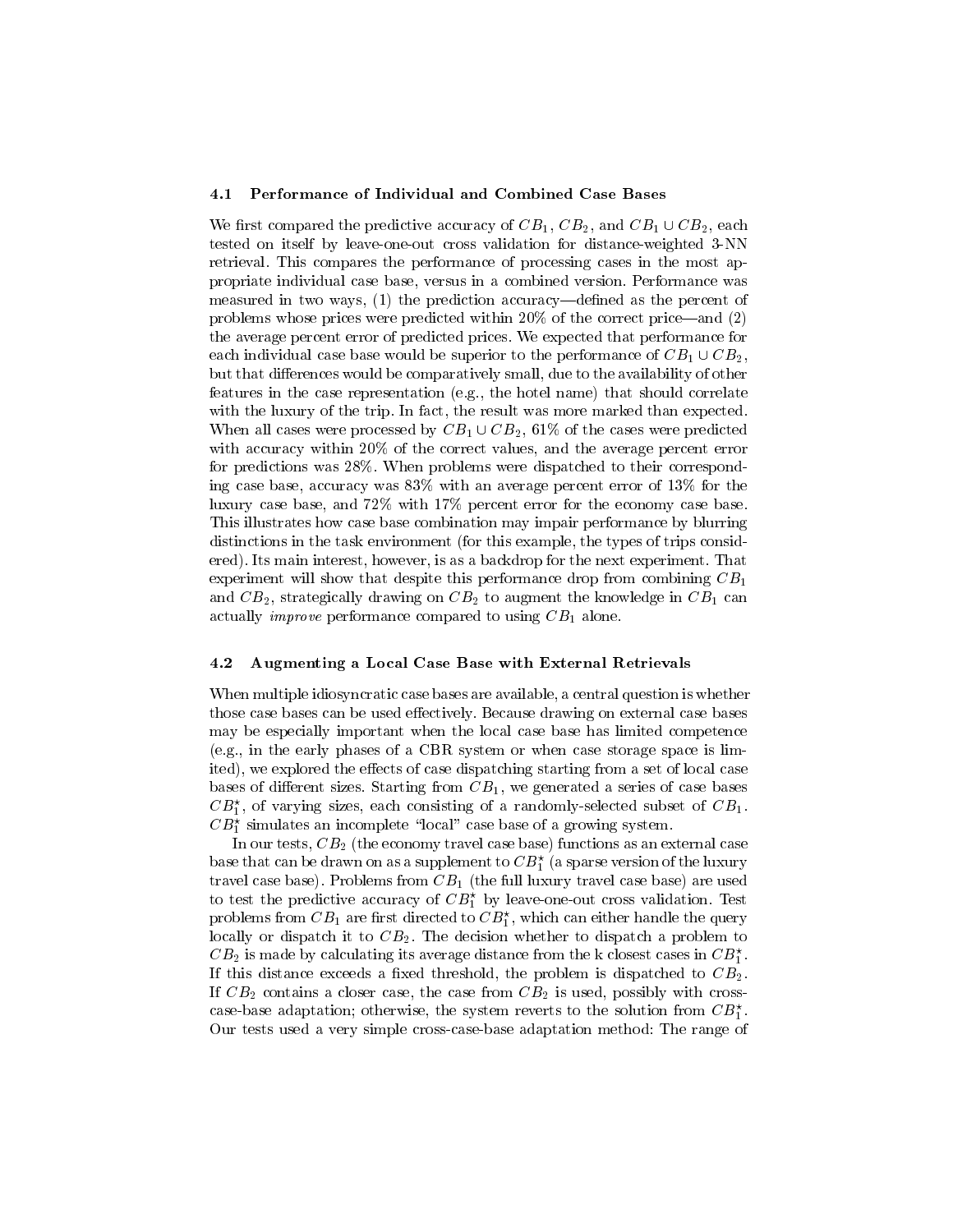prices from  $CB_2$  was linearly interpolated to map to the range of prices in  $CB_1$ , and predictions from  $CB<sub>2</sub>$  were adjusted for case base differences by multiplying them by the corresponding scale factor.

We expected that results would be superior when most problems were solved directly by  $CD_1^c$ , because both  $CD_1^c$  and the input test cases from  $CD_1$  involve luxury travel. However, when luxury travel problems are solved using the economy case base, it may be possible to compensate somewhat by performing cross-case-base adaptation on estimates from  $CB_2$ , to correct for the generally lower prices of the economy travel.

Our tests compared the predictive accuracy of:

- 1.  $CD_1$ : Predicting using only  $CD_1$ .
- 2.  $CD_1^+$  +  $CD_2^+$ : Predicting using  $CD_1^+$  if the input problem is within a fixed distance threshold of a case in  $CD_{1}^{+}$ ; else dispatching the problem to be solved by  $CB_2$  if  $CB_2$  contains a case closer to the current problem.
- 3.  $CB_1^* + CB_2 + cross-CB$  adaptation: Predicting as in (2), except that cross-case-base adaptation is applied to the solutions from  $CB<sub>2</sub>$ .
- 4. Combined solution: Predicting by averaging the prediction from method (2) with the prediction from method (3).

Because the results of methods 3–4 depend on the dispatching threshold, we tested 11 different distance thresholds defined so that the dispatch rates ranged from 100% (i.e., all cases sent to  $CB_2$ ) to 0% (i.e., all problems solved locally by  $CD_1^+$ ), in decrements of 10%. Testing was done with random  $CD_1^+$ s of sizes  $60\%$ , 20%, 5%, 2%, and 0.5% the size of  $CB_1$ . The full experimental setup consisted of 30 random  $\epsilon D_{1}^{\mathrm{rs}}$  (in 3 groups of 10 each) for each of the 5 case sizes and 11 distance thresholds, for a total of 1650 runs. The results across each group of 10 case bases were averaged.

As mentioned in Section 3.1, a potential advantage of access to multiple case bases is providing a diverse set of predictions that may be suitable for ensemble methods. Method (4) above, the combined method, tests a very simple form of combining results from two case bases with divergent characteristics.

Figures 1 and 2 illustrate the averaged results of 10 runs for different sparsity levels for random  $\epsilon_{B1}$  , when  $\epsilon_{B1}$  (the luxury case base) is tested on its own problems by leave-one-out cross validation, its prediction accuracy is 75%. In the left-hand graph of Figure 1,  $CD_1^+$  has 60% the size of  $CD_1^-$  and on average can correctly solve 73% of the cases in  $CB_1$ —Drops in average accuracy levels as case bases become smaller reflect the expected decrease in competence when fewer cases are available. For this case base size, none of the methods match the performance of  $C\,D_1^+$  at any dispatching rate. However, even the simple cross-case adaptation strategy improves average performance compared to simply drawing on the supplementary case base. Despite the simplicity of the cross-case-base adaptation method used, its benet compared to dispatching alone was highly consistent across all trials. The right-hand graph shows the average performance for  $CD_1^+$  with 20% of the cases, for which  $CD_1^-$  alone achieves 64% predictive accuracy. Here the proportionate benefit of cross-case-base adaptation is greater. Also, the combined method slightly outperforms  $\mathcal{CD}_1^c$ .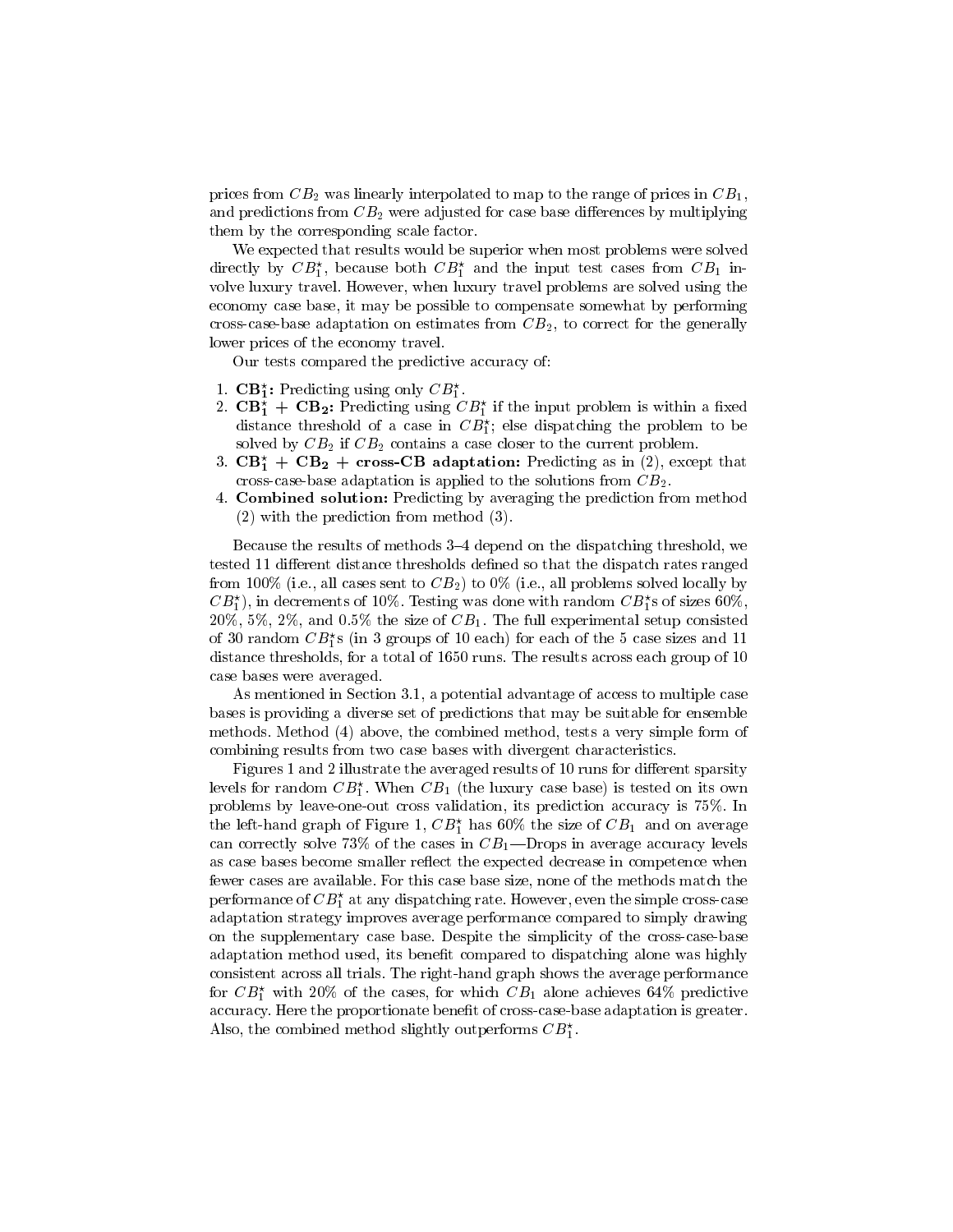The left-hand side of Figure 2 shows average performance for a set of 10 C  $D_1^{}$  s selected to contain 2% of the cases in  $CB_1$ . Though the average accuracy of  $CB_1^*$ drops to 47%, due to the sparser case base, cross-case-base adaptation has a more pronounced effect, sometimes resulting in performance slightly superior to  $\cup B_1^+,$ and the combined prediction method markedly outperforms  $\mathcal{CD}_1^c$ . In the righthand side, for an even sparser case base that solves an average of 32% of the test problems, all alternative methods surpass the original case base for some dispatching rates, and both dispatching with cross-case-base adaptation and the combined method do consistently better than  $\mathcal{CD}_1$  for mgn dispatching rates. The small peak at 70% of cases dispatched may illustrate the balance between problem similarity and cross-case-base differences. When larger percentages are dispatched, cases in  $\mathcal{CD}^+_1$  that would give better predictions than cross-case-base adaptation are being bypassed; when smaller percentages are dispatched, the error in predicting from distant cases in  $\mathcal{CP}_1^+$  is greater than the error introduced by case base differences. We have observed similar but more marked peaks for  $CD_1 + CD_2 + cross-CD$  adaptation in individual runs.

Figure 3 illustrates two specific examples for the 5%  $CD_1^{\cdot}$ , which is able to solve 53% of the problems. In the left-hand graph, the combined prediction method is again best, followed by  $\overline{CD}_1^+\overline{+CD}_2+$ cross- $\overline{CD}$ -adaptation, both of which noticeably outperform  $\cup$   $B_1^+$  and  $\cup$   $B_1^+$ + $\cup$   $B_2^+$ . In the right-hand graph, both dispatching with cross-case-base adaptation and the combined method outperform  $CD_1$  alone, with slightly superior performance from  $CD_1+CD_2+cross-$ CB-adaptation.

We believe that the variation in results of individual runs is accounted for by our very simple linear cross-case-base adaptation function. When the range of values in  $CD_1$  corresponds naturally to the range in  $CD_2$ , performance is maximized. When it does not, performance suffers. We expect that case dispatching would be more helpful for denser case bases if this function were refined. We are also investigating methods for assessing the quality of cross-case-base adaptation during processing, to predict when (and whether) dispatching will be useful, in order to adjust dispatching criteria.

Even with the present cross-case-base adaptation function, the results suggest that in the early phases of a CBR system, when its case base is sparse, dispatching selected cases to a denser external case base can improve performance, even if the external case base is suboptimal for the task. Because the combined method consistently outperformed  $\mathop{\cup} D_1^{\cdot}$ , they also suggest the potential value of using multiple case bases with cross-case-base adaptation to provide diverse data sources for ensemble predictions.

## 5 Towards \Case Boutiques:" A Research Agenda

The previous discussion argues that comparing multiple case bases can provide valuable information for case base maintenance, and the experiments show that drawing on even a sub-optimal external case base can help supplement a system's own case base. Exploiting multiple case bases, however, depends first on their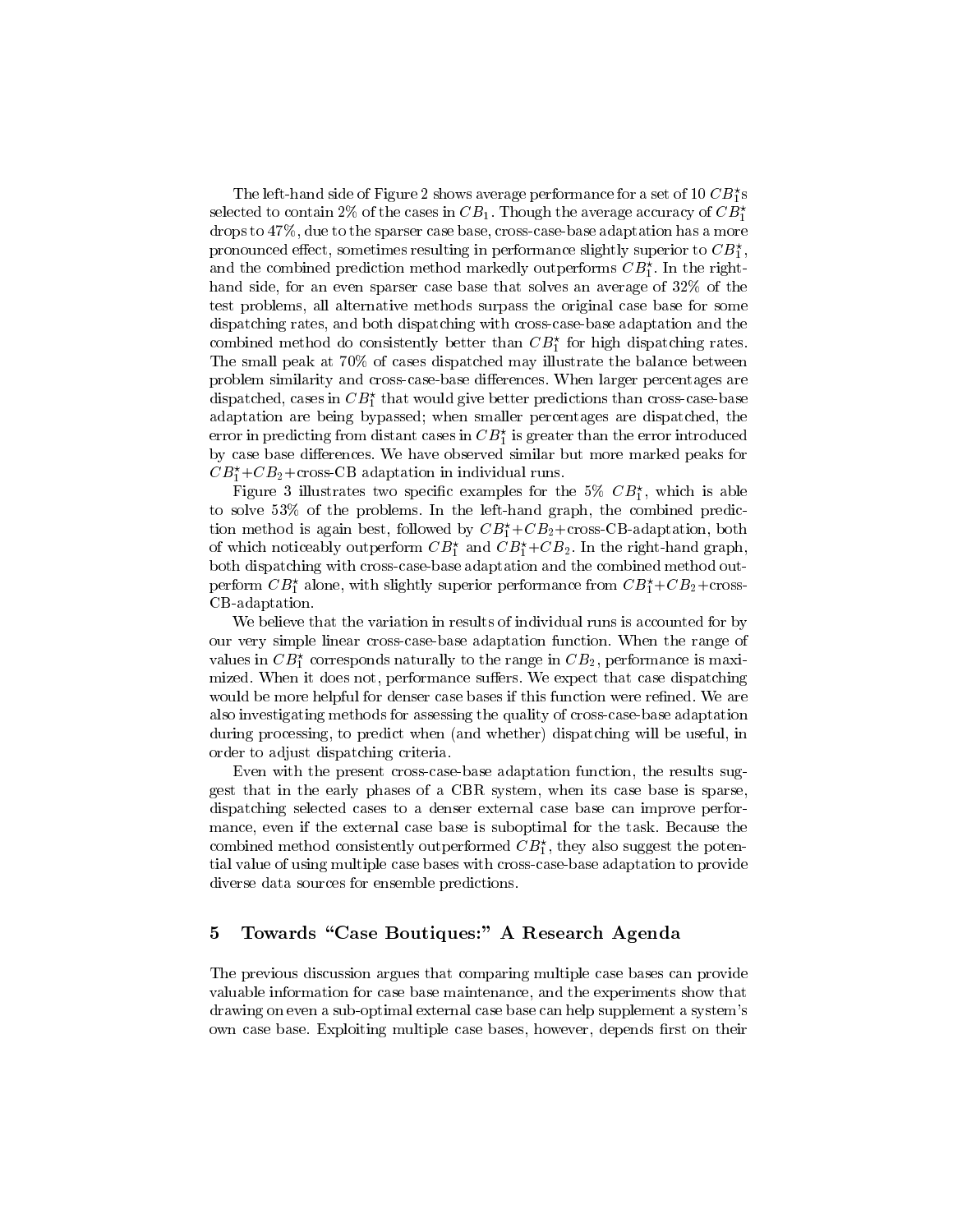

**Fig. 1.** Predictive accuracy for  $CB_1$  containing 60% (left) and 20% (right) of the cases in  $CB_1$ , averaged over 10 runs.



**Fig. 2.** Predictive accuracy for  $CB_1$  containing 2% (left) and .5% (right) of the cases in  $CB_1$ , averaged over 10 runs.



**Fig. 3.** Sample individual results for  $UB_1$  containing 5% of the cases in  $UB_1$ .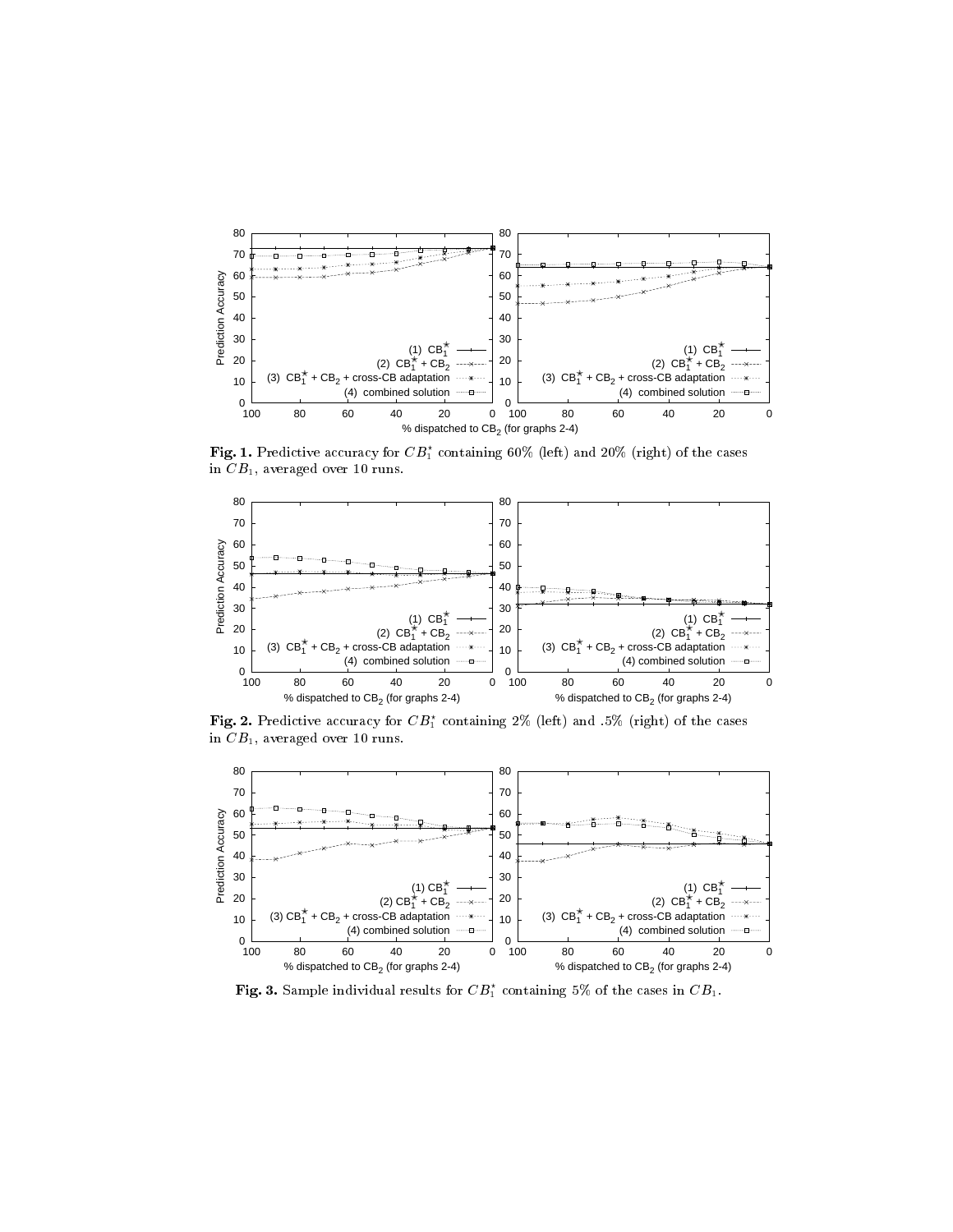availability. Thus a central research issue is how to build up sharable task-based case libraries and to describe their contents in a way that will permit the right case bases to be identified efficiently. Data warehousing research and applications suggest a useful parallel. With terabyte storage now available, storage of available data is not a major issue, but effective access is. This has led to the development of "data boutiques" that provide specialized applications for particular tasks. Analogously, "case boutiques" can be developed to provide similar access.

The idea of case base sharing is not new; as early as 1995, Inference Corporation formed a knowledge publishing division to sell case bases for particular tasks. However, this approach was viewed as a means for a one-time \jump start" to building an individual case base, rather than part of a supplemental resource to augment a local case base on demand. Exploiting multiple case bases on demand requires addressing new multi-case-base issues for steps that parallel the basic steps of CBR, but that apply to case bases as a whole, rather than to individual cases:

- Situation assessment: Determining the general task context in which a particular problem is being solved, to express it in a vocabulary compatible with the case base description vocabulary.
- Case base indexing: Characterizing the types of task contexts and problems for which a particular case base may be useful. This requires a vocabulary to describe overall task types and solution characteristics, competence characteristics (e.g., areas of high density), representations used, etc.
- **Multi-source retrieval:** Determining when to dispatch cases to external case bases, which sources are most appropriate, and how to convert indices to apply to the external case base's own retrieval mechanisms.
- Cross-case-base adaptation: Revising retrieved cases' representations and contents based on general characteristics of the cases in the external case base.
- $-$  Multi-case-base maintenance: Determining how to distribute cases when to split, merge, or standardize collections of cases. Case deletion in standard case base maintenance research may be replaceable by export of cases to new case bases; and case discovery by importation of new cases from other case bases. Multi-case-base maintenance issues also include determining how to apply comparative information to focus the maintenance process for individual cases.

We believe that addressing these issues, thus developing a foundation for "case boutiques," is a promising way to leverage the independent knowledge of individual CBR systems.

### 6 Related Work

#### $6.1$ **Hierarchical Retrieval and Web Source Selection**

The idea of dispatching cases to particular case bases is related to research on hierarchical retrieval (Watson and Perera, 1997) and footprint similarity (Smyth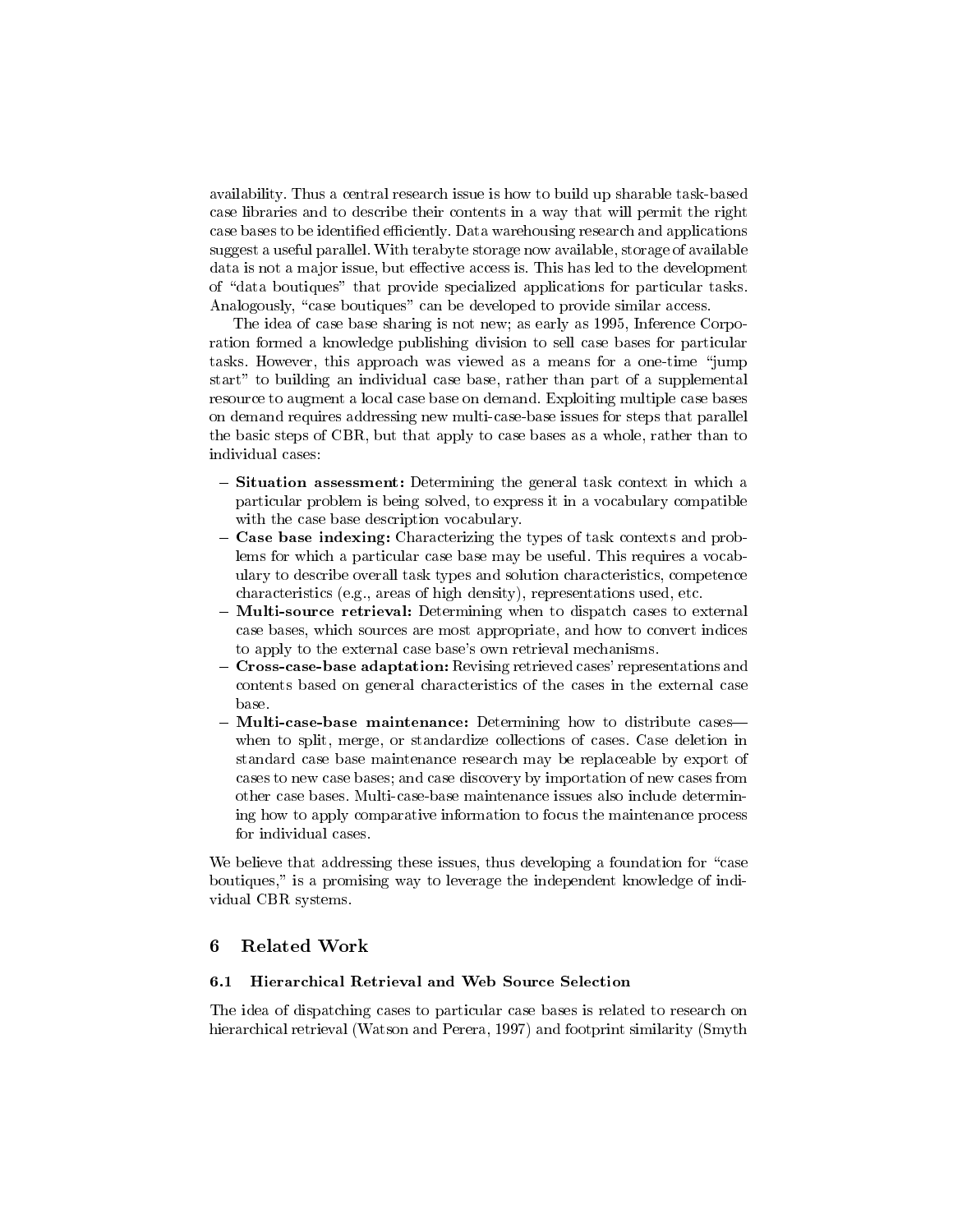and McKenna, 1999b). Both of these methods can be seen as determining a region to which to dispatch an input case, within a single case base. Likewise, the potential growth of sharable independent case bases has parallels to the increasing availability of specialized information sources on the web, and the issues involved in developing methods to determine which web sources to access for a particular query (e.g., (Leake and Scherle, 2001; Sugiura and Etzioni, 2000)). Just as Apple's Sherlock XML-style plug-ins encode wrapper information about search engines, analogous methods could be used to facilitate access to external case bases.

Some existing web data, such as FAQ files, already provide a resource that has been used for on-demand exploitation by textual CBR techniques (Burke et al., 1997). Issues in how to convert between different representations for information are being addressed in work on ontologies on the wrapper generation problem (e.g., (Ashish and Knoblock, 1997)).

## 6.2 Relationship to Multi-Agent and Distributed CBR

(Prasad et al., 1996) describe an approach in which multiple agents each cooperatively access their individual case bases to contribute subparts of a solution. (Martin et al., 1999) describes an approach to knowledge reuse in which peer agents each maintain independent cases and share them as needed. Both these situations differ from the current task in assuming that all cases have a consistent representation and consistent solutions, removing the need for cross-casebase adaptation and the need for comparative inferences. (Hayes et al., 1998) present methods for efficient distributed CBR when using a single standardized case format, and propose a potential method to facilitate case communication: CBML, an XML application to serve as a standard for large-scale case distribution. Of work on distributed CBR, the most closely related is (McGinty and Smyth, 2001), in which retrievals from multiple case bases are used to compensate for experience gaps when recommending travel routes reflecting individual preferences.

## 6.3 Relationship to Case Base Maintenance

Current case base maintenance research focuses on the issues of generating highquality individual case bases, with the aim of producing a unied, consistent body of cases for a given problem class. These methods provide a valuable means to improve the quality of the case bases to be exploited by multiple-case-base methods. However, they are based on the fundamental assumption that all cases are available for combination, that all are collected for a single task and environment, and that the goal is to eagerly process cases. Multi-case-base reasoning must instead address the issues of facilitating lazy case access on demand. Thus it is crucially concerned not only with assuring the quality of cases, but also the quality of information about case bases as a whole. As described in section 3.3, however, case base comparison may proveavaluable tool for focusing maintenance of individual case bases.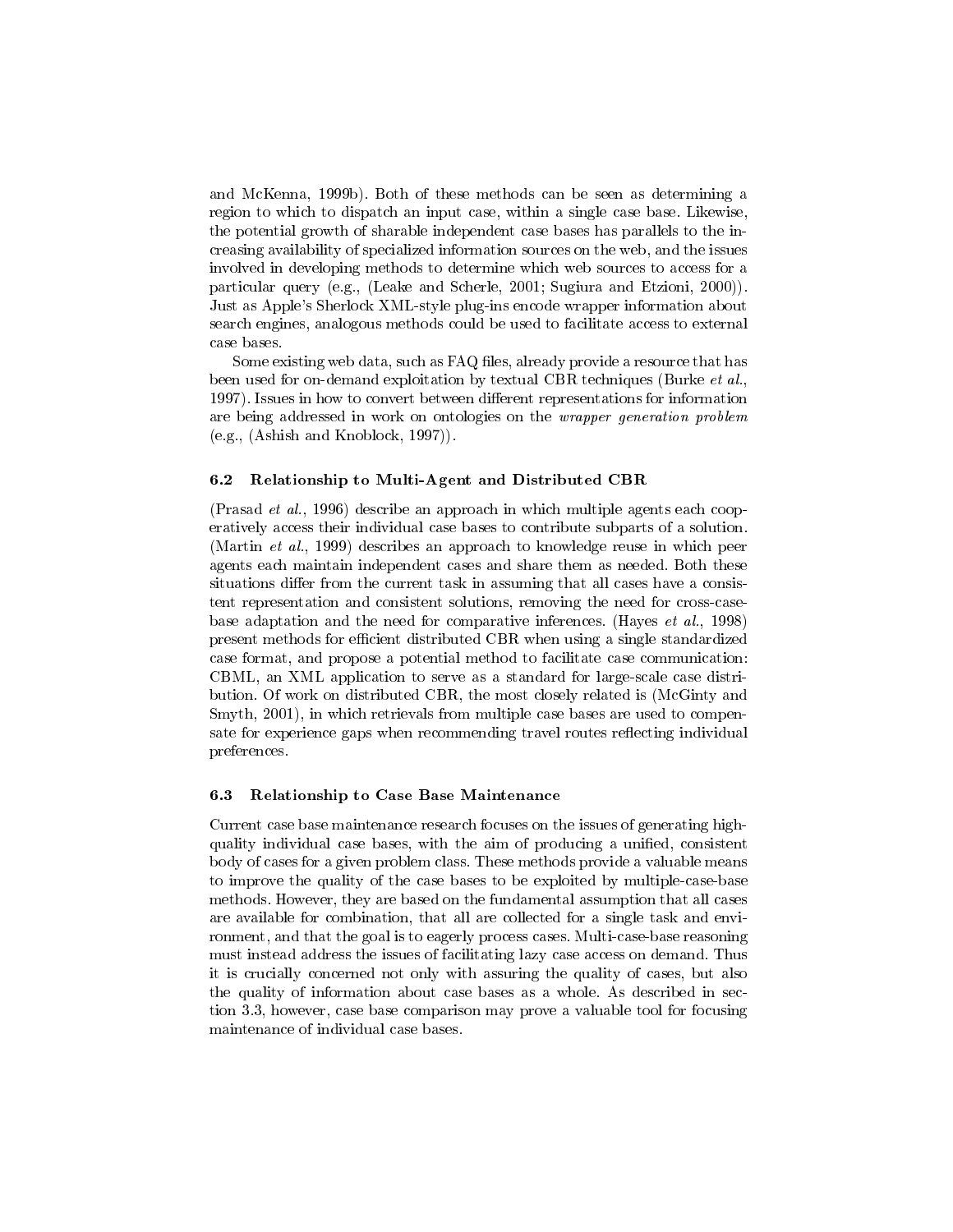### $\overline{7}$ **Conclusion**

The increasing use of CBR systems and web-based communication provides an opportunity to improve the performance of case-based reasoners by developing methods for strategically combining their local case information with cases drawn from external sources containing similar cases, even if those case bases may be designed for different task environments. This paper has considered the benefits and difficulties of using multiple case bases that may reflect different tasks and environments. It has illustrated that the ability to dispatch cases to an alternative case base—even when that case base reflects systematic task differences—can help improve system performance, provided that solution transfer is supported by cross-case-base adaptation.

Making effective use of external case bases requires developing methods for case dispatching—deciding when a problem should be handled by retrieval from an external case base, and which external case base to select—and for performing cross-case-value adaptation to transform solutions to he hen contexts. By combining these operations with the standard case-based reasoning process, a CBR system may supplement its competence through just-in-time knowledge access from external knowledge sources.

## Acknowledgments

David Leake's research is supported in part by NASA under awards NCC 2-1035 and NCC 2-1216. Raja Sooriamurthi's research is supported in part by a professional development leave from the University of West Florida. The authors would like to thank the anonymous reviewers for their helpful comments.

## References

- [Ashish and Knoblock, 1997] N. Ashish and C. Knoblock. Wrapper generation for semi-structured internet sources. In SIGMOD Record, volume 26, pages 8-15, 1997.
- [Auriol et al., 2000] E. Auriol, P. Avesani, B. Bartsch-Spoerl, M. Goeker, M. Manago, K. Pulaski, and W. Wilke, editors. Workshop Notes, Workshop on Innovative Customer Centered Applications (ICCA), Trento, Italy, 2000. EWCBR-2K.
- [Burke et al., 1997] R. Burke, K. Hammond, V. Kulyukin, S. Lytinen, N. Tomuro, and S. Schoenberg. Question answering from frequently asked question files: Experiences with the FAQFinder system. AI Magazine,  $18(2):57{-}66$ , Summer 1997.
- [Cunningham and Zenobi, 2001] P. Cunningham and G. Zenobi. Case representation issues for case-based reasoning from ensemble research. In Case-Based Reasoning Research and Development: Proceedings of the Fourth International Conference on Case-Based Reasoning, Berlin, 2001. Springer Verlag. In press.
- [Dietterich, 2000] T. Dietterich. Ensemble methods in machine learning. In Proceedings of the First International Workshop on Multiple Classifier Systems, pages 1-15, Berlin, 2000. Springer Verlag.
- [Hayes et al., 1998] Conor Hayes, Padraig Cunningham, and Michelle Doyle. Distributed CBR using XML. In Proceedings of the KI-98 Workshop on Intelligent Systems and Electronic Commerce, 1998.